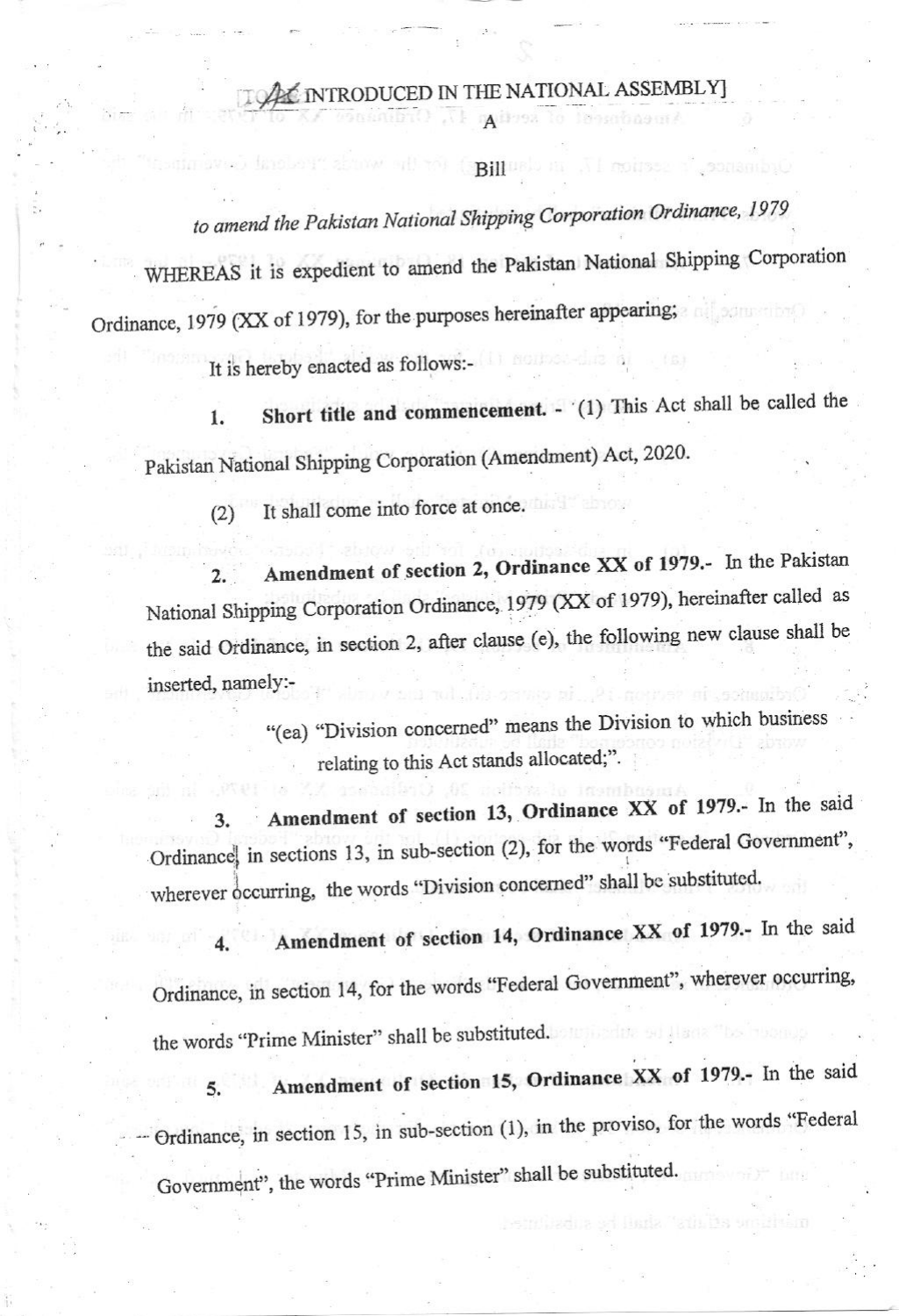6. Amendment of section 17, Ordinance XX of 1979.- In the said Ordinance, in section 17, in clause (g), for the words "Federal Government", the words "Prime Minister" shall be substituted.

7. Amendment of section 18, Ordinance XX of 1979.- In the said Ordinance, in section 18,-

- (a) in sub-section  $(1)$ , for the words "Federal Government", the words "Prime Minister" shall be substituted;
- (b) in sub-section (3), for the words "Federal Government", the words "Prime Minister" shall be substituted; and
- (c) in sub-section (6), for the words "Federal Government", the words "Prime Minister" shall be substituted;

3. Amendment of section 19, Ordinance XX of 1979.- In the said Ordinance, in section 19, in clause (a), for the words "Federal Government", the words "Division concerned" shall be substituted.

9. Amendment of section 20, Ordinance XX of 1979.- In the said Ordinance, in section 20, in sub-section  $(1)$ , for the words "Federal Government", the words "Prime Minister" shall be substituted.

10. Amendment of section 29, Ordinance XX of 1979.- In the said Ordinance, in section 29, for the words "Federal Government", the words "Division concemed" shall be substituted

11. Amendment of section 30, Ordinance XX of 1979.- In the said Ordinance, in section 30, in sub-section (4), for the words "Federal Government" and "Government", wherever occurring, the words "Minister concerned with the maritime affairs" shall be substituted.

21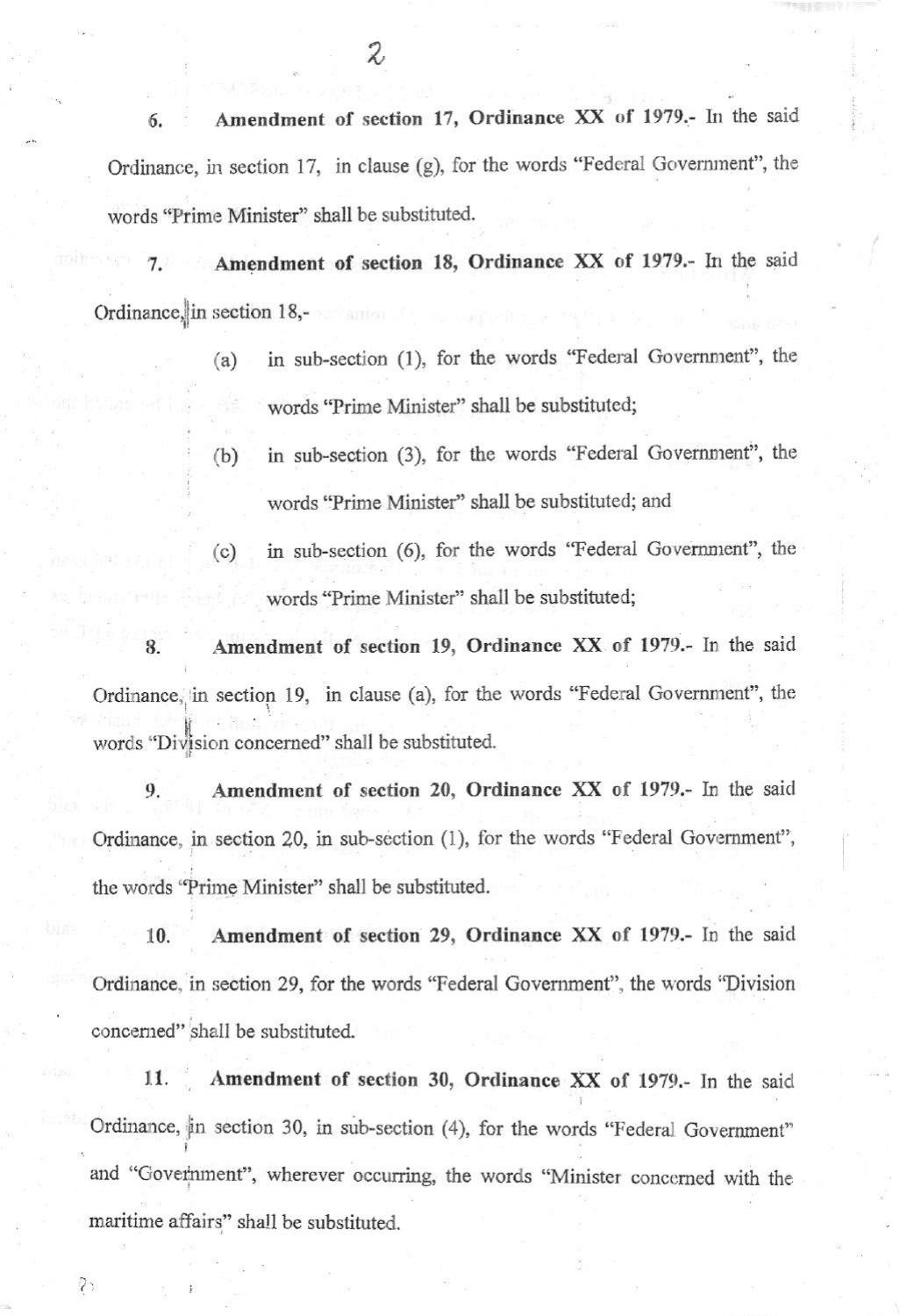12. Amendment of section 32, Ordinance XX of 1979.- In the said Ordinance, in section 32, for the words "Federal Government", the words "Division concerned" shall be substituted.

Amendment of section 38, Ordinance XX of 1979.- In the said 13. Ordinance, in section 38, for the words "Federal Government", the words "Minister concerned with maritime affairs" shall be substituted.

Amendment of section 40, Ordinance XX of 1979.- In the said 14. Ordinance, in section 40,-

> (a) for the words "Federal Government", the words "Minister concerned with maritime affairs" shall be substituted; and (b) for the word "it", the word "him" shall be substituted.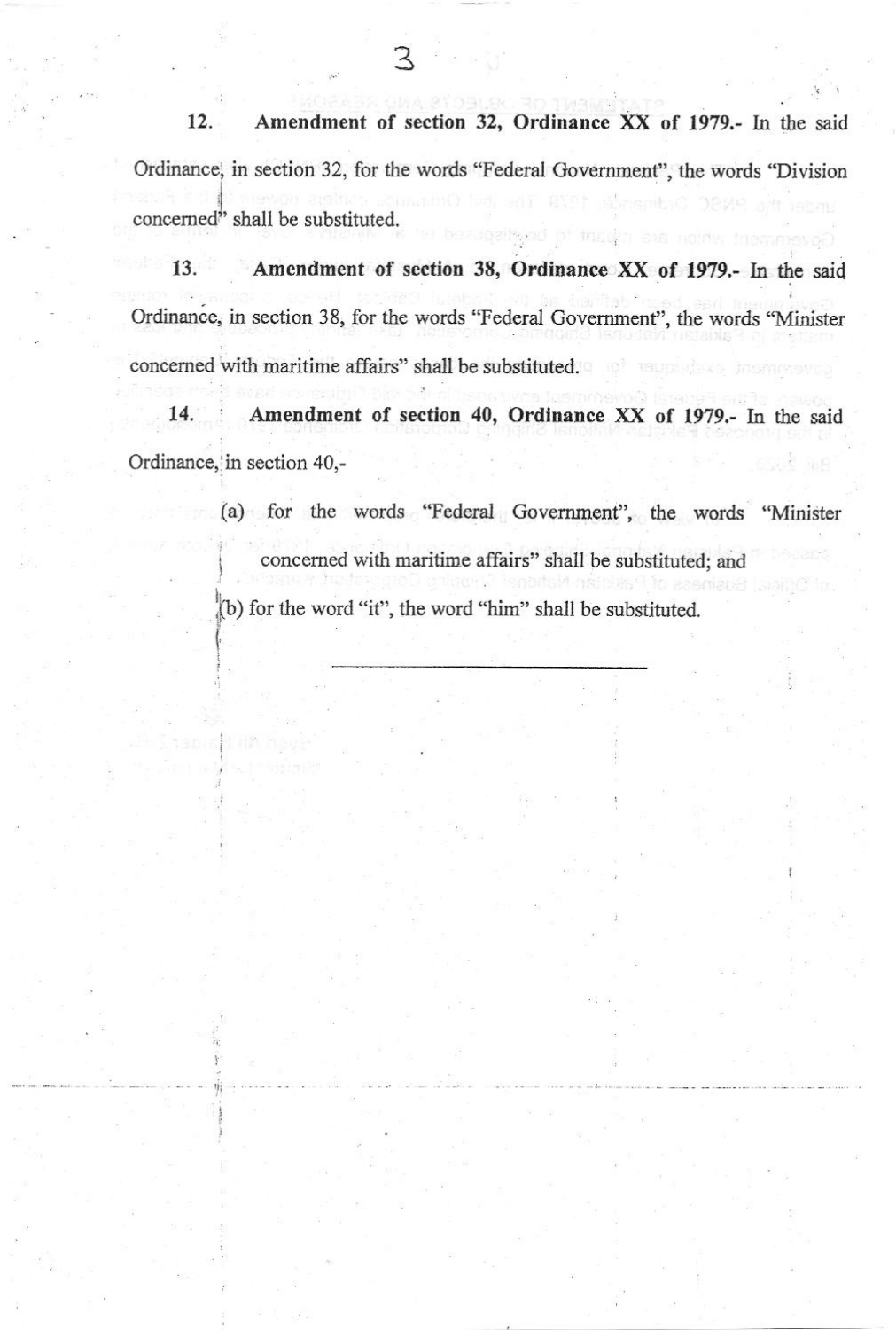### STATEMENT OF OBJECTS AND REASONS

The Pakistan National Shipping Corporation (PNSC) was established under the PNSC Ordinance, 1979. The ibid Ordinance confers powers to the Federal Government which are meant to be disposed off at Ministry's level. In terms of the Honourable Supreme Court decision in Al-Mustafa Impex Case, the Federal Government has been defined as the Federal Cabinet. Hence, disposal of routine matters in Pakistan National Shipping Corporation take lengthy procedure and loss of government exchequer for presenting the cases before the Federal Cabinet. The powers of the Federal Government envisaged in the ibid Ordinance have been specified in the proposed Pakistan National Shipping Corporation Ordinance, 1979 (Amendments) Bill, 2020.

In view of above, it is, therefore, proposed that amendments may be  $\overline{2}$ . passed in Pakistan National Shipping Corporation Ordinance, 1979 for smooth running of Official Business of Pakistan National Shipping Corporation, Karachi.

> Syed Ali Haider Zaidi, Minister for Maritime Affairs

 $\mathcal{A}_k$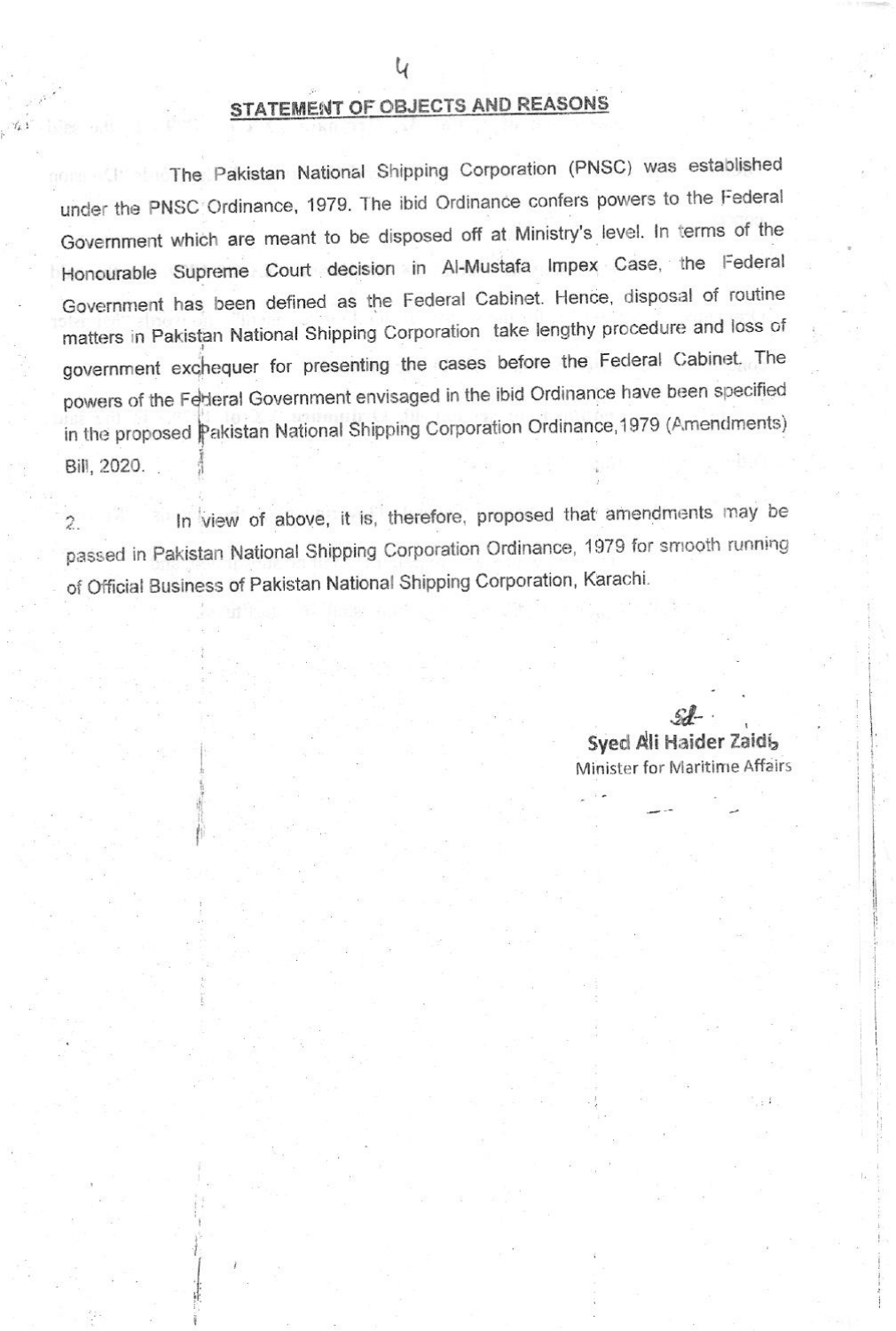## [ قوى اسمبلى ميں پيش كرنے كے ليئے]

# پاکستان قومی جهازرانی کارپوریشن آرڈیننس،۹۷۹۹ءمیں تريم كرنے كابل

ہرگاہ کہ بیقرین مصلحت ہے کہ بعدازیں خلاہر ہونے والی اغراض کے لئے پاکستان تو می جہاز رانی کار پوریشن آرڈینٹس،4۷-ام(نمبر ۲۰ مجر پی<sup>4</sup>۷-ام)، میں مزید ترمیم کی جائے؛ لہٰذا، بذریعہ ہذاحسب ذیل قانون دضع کیاجا تاہے:۔

ا۔ مست<mark>قر عنوان اورآغاز ونفاذ۔</mark> (I) یہ ایکٹ پاکستان قومی جہاز رائی کارپوریش (ترمیمی)<sub>.</sub> ایکٹ، ۲۰۲۰ءکےنام سے موسوم ہوگا۔ (٢) بيرفى الفورنافذ العمل ہوگا۔

۲۔ <del>آرڈیننس نمبر ۲۰ مجریہ ۱۹۷۹ء کی ،دفعہ ایمن ترسیم۔</del> پاکستان توی جہازرانی کارپ<sub>وریشن</sub> آرڈیننس،۹۷۹ء( نمبر۲۰ مجربیہ۱۹۷۹ء)،بعدازیں جس کا حوالہ مذکورہ ایکٹ کے طور پلادیا گیا ہے،کی دفعہ امیں، شق(ە) كے بعد، حسب ذيل دفعه شامل كردى جائے گى، يعني: يہ مستقى اللہ

'' (و الف) ''متعلقہ ڈویژن'' سے وہ ڈویژن مراد ہے جسے اس ایکٹ سے متعلقہ امورتغین کردہ ستھے جا ئیں گے :''۔

۳۔ <del>آرڈیننس نمبر ۴۴ مجربہ ۱۹۷۹ء کی،دفعہ ۱۳ میں ترسم کے</del> مذکورہ آرڈیننس کی،دفع<sup>ی</sup> ای، ذيلى دفعه(٢) كے الفاظ''وفاتی حكومت''، جہاں كہيں آرہےہوں،الفاظ''متعلقہ ڈویژن'' سے تبدیل كردیئے جا ئیں

میں <mark>آرڈیننس نمبر پہ جو یہ 1944ء کی،دفعہ کاشل ترسیم۔</mark> مذکورہ آرڈینس میں، دفعہ ۱۴ میں،الفاظ'وفاقی حکومت میں جہاں کہیں آرہےہوں،الفاظ'وزیراعظم''،سے تبدیل کردیئے ہا کیں گے۔ ۵۔ <u>' آرڈیننس نمبر ۴۴ مجریہ ۱۹۷۹ء کی، دفعہ ۱۵ کی ترمیم۔</u> میڈیورہ آرڈیننس میں، دفعہ ۱۵<sub>،</sub> میں، ذیلی دفعہ(۱) کے فقر ہثر طیبہ میں الفاظ' وفاقی حکومت'' کوالفاظ' وزیر اعظم'' سے تبدیل کردیئے جا ئیں گے۔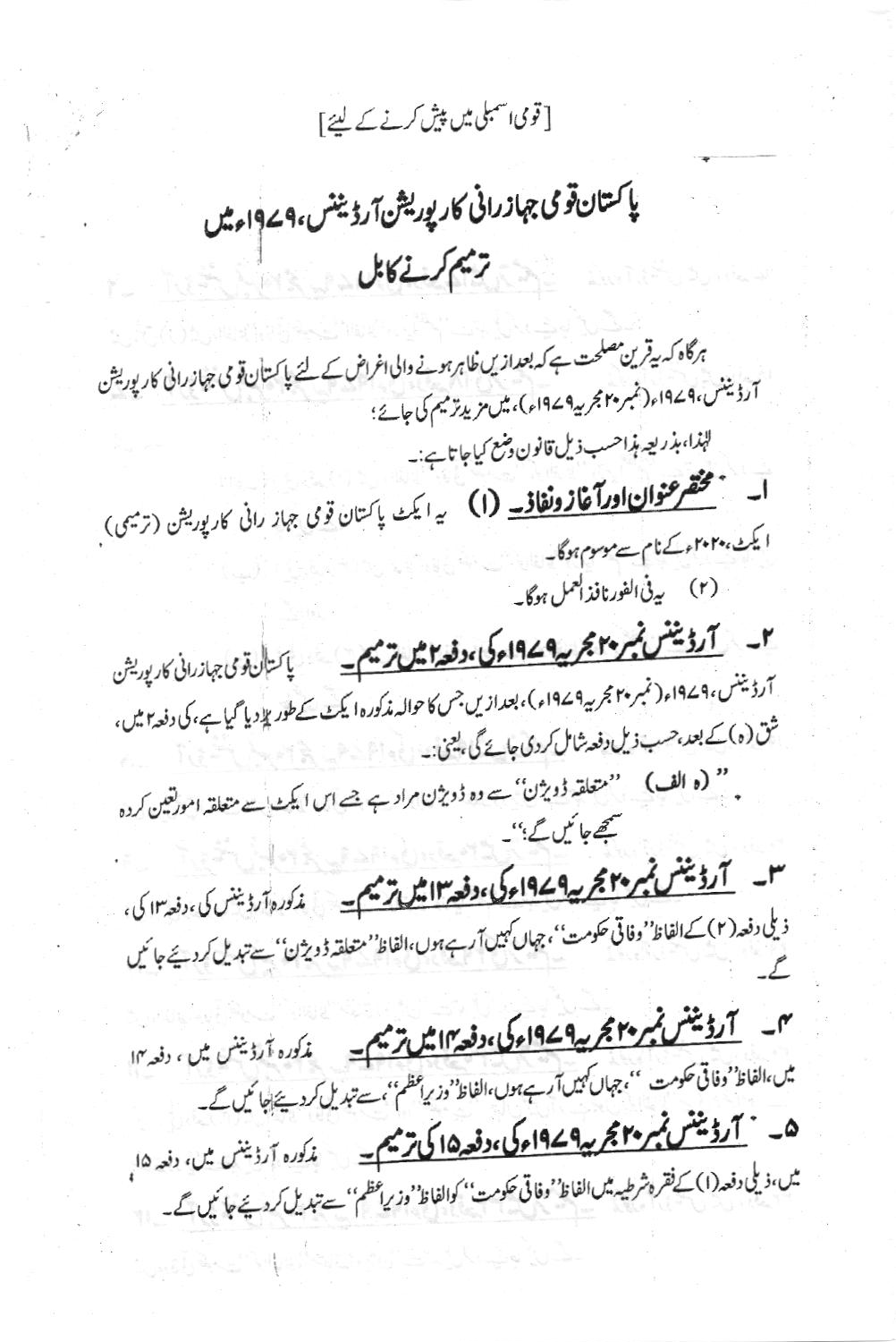۲۔ آرڈینٹس نمبر پوچھ ہے 19 کے وفعہ کے ایک ترتیم ہے ۔ مذکورہ آرڈینس میں ، دفعہ <sup>کے</sup> ا میں شق(ز) میں،الفاظ''وفاتی حکومت''الفاظ''وزیراعظم''سے تبدیل کردیجے جا کیں گے۔ ے۔ آرڈینٹس نمبر پہچ ہے 19 کے اوقعہ 14 کی ترمیم۔ نمکورہ آرڈینس میں،دفعہ ۱۸ (الف) ذيلي دفعه (ا) ميں ،الفاظ'' وفاقي حكومت''،كوالفاظ'' وزيراعظم'' سے تبديل كر ديجًے حائمیں گے؛ (ب) ذيلي دفعه (٣) ميں الفاظ' وفاقي حكومت'' كوالفاظ' وزيراعظم'' ﴾ تبديل كرديج جائميں گے ؛اور (ج) ذيلي دفعه (۴) ميں الفاظ'' وفاقي حكومت'' ،كوالفاظ'' وزيراعظم('' سے تبديل كر دئے حآئل گئے؛ ٨۔ آرڈینٹس نمبر پس کامجر پہ 1949ء کی ،دفعہ 19 میں ترسیم۔ نمکورہ اُرڈینس میں، دفعہ ١٩ میں،و پلی ثق (الف) میں الفاظ' وفا تی حکومت'' کوالفاظ' متعلقہ ڈویژن'' سے تنبدیل کردیئے جا ئمیں گے۔ 9۔ آرڈینٹس ٹمبر پیچ کے 19 کے ،دفعہ پیچ شکس تھے۔ مذکورہ آرڈینس میں ، دفعہ ہی میں،ذیلی دفعہ(۱) میںالفاظ' وفاتی حکومت' کوالفاظ' وزیراعظم'' سے تبدیل کردیجے جائیں گے۔ •ا۔ آرڈینٹس نمبر پہلامجر پہ<sup>4</sup> 19 اوکی ،دفعہ<sup>79</sup> کی ترسیم۔ نمکورہ آرڈینس میں ، دفعہ ۲۹ میں،الفاظ ُ وفا ٹی حکومت ٗ کوالفاظ ُ متعلقہ ڈویژن''سے تبدیل کردیجے جا تیں گے۔ ال \_ \_ \_ آرۋینٹس ٹیس**م پیم 2 کے 19 کوئی دفعہ پیم شریب ہے ۔** پر در دائردینس میں، دفعہ پیم كى، ذيلي دفعه ( ۴ ) ميں الفاظ' وفاقي حكومت' اور' حكومت''، جہاں کہيں آ رہے ہوں،كوالفاظ' مير كي ٹائم امور سے متعلقہ وزیر ہے تبدیل کردیجے جائیں گے۔

١٢\_ آرڈینٹس ٹیم پی کا مجربہ 1949ء کی،دفعہ ١٣ ثیل ترتیم۔ مذکورہ آرڈینس میں، دفعہ ٢٢ میں،وفاقی حکومت'' کوالفاظ،'متعلقہ ڈویژن'' سے تبدیل کردیجے جا ئیں گے۔